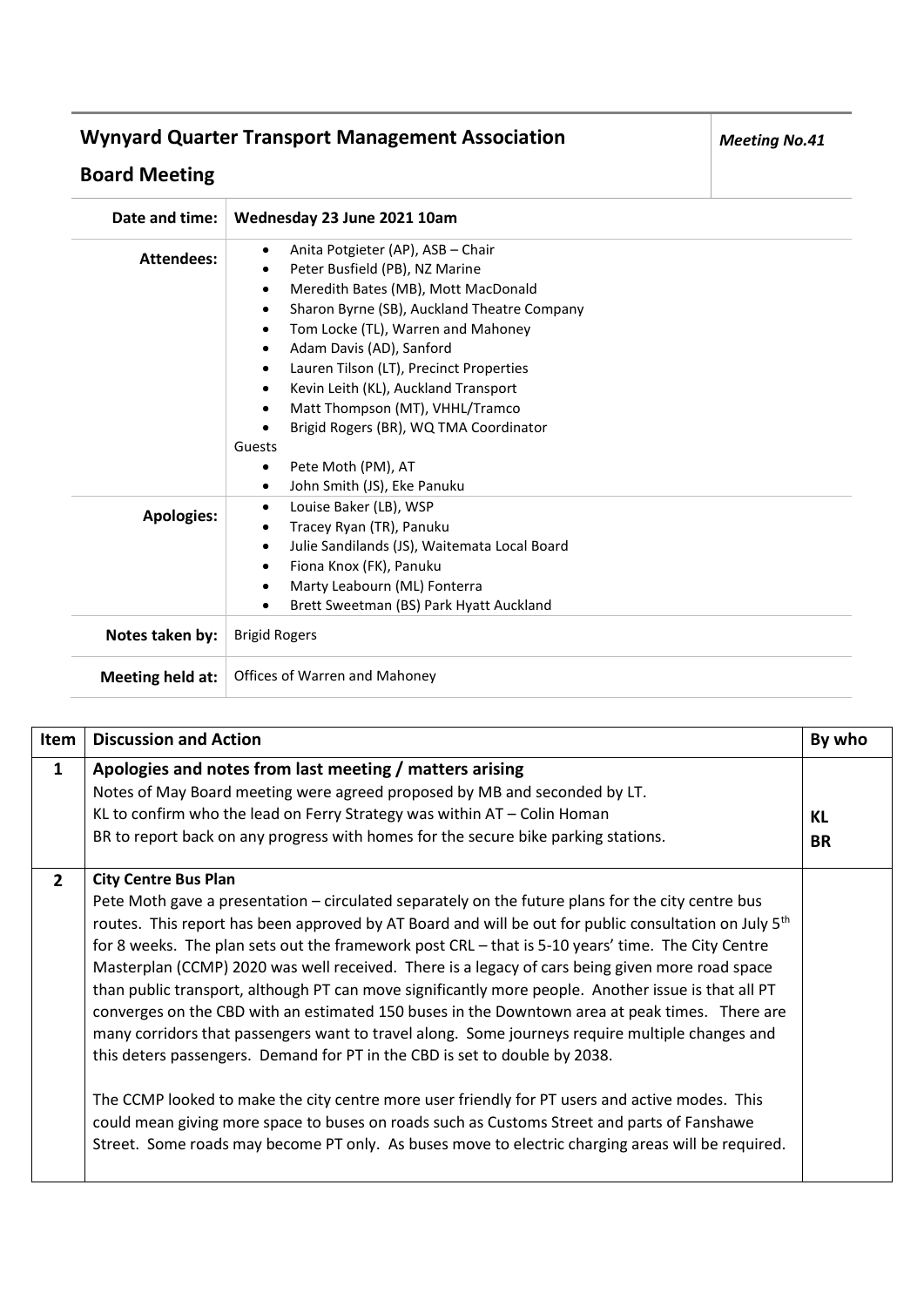|   | Sites are being evaluated for charging and layover facilities. WQ is likely to have one bus layover<br>area - but the location has yet to be determined.<br>There is some funding in the RLTP but that has yet to be confirmed and allocated.<br>AP asked if there were any plans to look at park and ride for eastern suburbs. KL mentioned the<br>extension of the Northern busway and the enhanced western corridor. The expansion of the rail<br>network to the south of the CBD.<br>AP suggested that there be a presentation to the Board on what the future PT network will look like.<br>BR to discuss with PM.<br>BR asked about the NZ Bus site and what is planned for that site as demolition is taking place. BR to<br>report back.<br>PB asked for confirmation that there will be improvements to the connections from Britomart<br>through to the waterfront/Wynyard Quarter. PM confirmed that the services from Tamaki Drive will<br>be extended through to WQ and with the fare integration with the ferry's buses would affectively<br>become free. There will also be improvements to wayfinding in the area.<br>MB commended the plans but asked if there were any interim plans. PM commented that any<br>interim plans would require funding but there are some incremental improvements being planned.<br>PM asked for feedback before the public consultation opens. Any comments back to BR by 30 June. | <b>BR</b><br><b>BR</b><br><b>ALL</b> |
|---|------------------------------------------------------------------------------------------------------------------------------------------------------------------------------------------------------------------------------------------------------------------------------------------------------------------------------------------------------------------------------------------------------------------------------------------------------------------------------------------------------------------------------------------------------------------------------------------------------------------------------------------------------------------------------------------------------------------------------------------------------------------------------------------------------------------------------------------------------------------------------------------------------------------------------------------------------------------------------------------------------------------------------------------------------------------------------------------------------------------------------------------------------------------------------------------------------------------------------------------------------------------------------------------------------------------------------------------------------------------------------------------------------------------------------------|--------------------------------------|
| 3 | 10 Madden Street Mana Whenua Partnership Project<br>Tom Locke (TL) explained the process undertaken and shared some images and learnings. The artist<br>on the project was Janine Williams. It was important to reflect our unique culture in the buildings in<br>WQ as well as having a light ecological footprint. The building at 10 Madden is a 5 Green Star rating.<br>It has low energy use, rain water harvesting and quality end of trip facilities to promote sustainable<br>travel. It was important to incorporate cultural narrative into the building. Rata was used as it is<br>indigenous to NZ and has been used in the concrete framework. TL explained that it was unusual to<br>work with an artist without any preconceived outcomes. The design of the huge leaves pushed the<br>team outside their comfort zones. Having a literal expression of something in the natural<br>environment is quite unusual. The concrete panels have produced a stunning display.<br>BR commented that some of the laneways in WQ were quite bleak so it was good to see<br>improvements in the built form.<br>AP mentioned that maintenance was an issue where there were nesting birds. This was causing<br>safety issues. AP thanked TL for the presentation.                                                                                                                                                              |                                      |
| 4 | AC37 - onshore or offshore?<br>PB explained that ETNZ were very grateful for the funding that had been put forward by the<br>Government and Auckland Council. Much of the detail has been in the public domain through media<br>reports. Obtaining sponsorship for any events remains hard in the current economic climate. ETNZ<br>have some challenges ahead. America's Cup racing in NZ is good for the economy especially the<br>marine industry, taking the events off shore would have a negative impact. It's much more than just<br>a yacht race.<br>Last year there was a NZ Government investigation into an allegation of misappropriation of funds<br>which meant that ETNZ was severely compromised during the second half of 2020 in gaining<br>sponsorship from other parties during that time (subsequently the Government advised that there<br>was no misappropriation of funds). PB understand that the RNZYS will not be mounting any legal<br>challenge if AC37 does go overseas. The deadline for the decision is September 2021.<br>JS commented that Panuku would look at different scenarios should AC37 stay in Auckland or go<br>overseas. The infrastructure that is in place along the waterfront is part of a resource consent and<br>that has timelines against it.                                                                                                                                 |                                      |